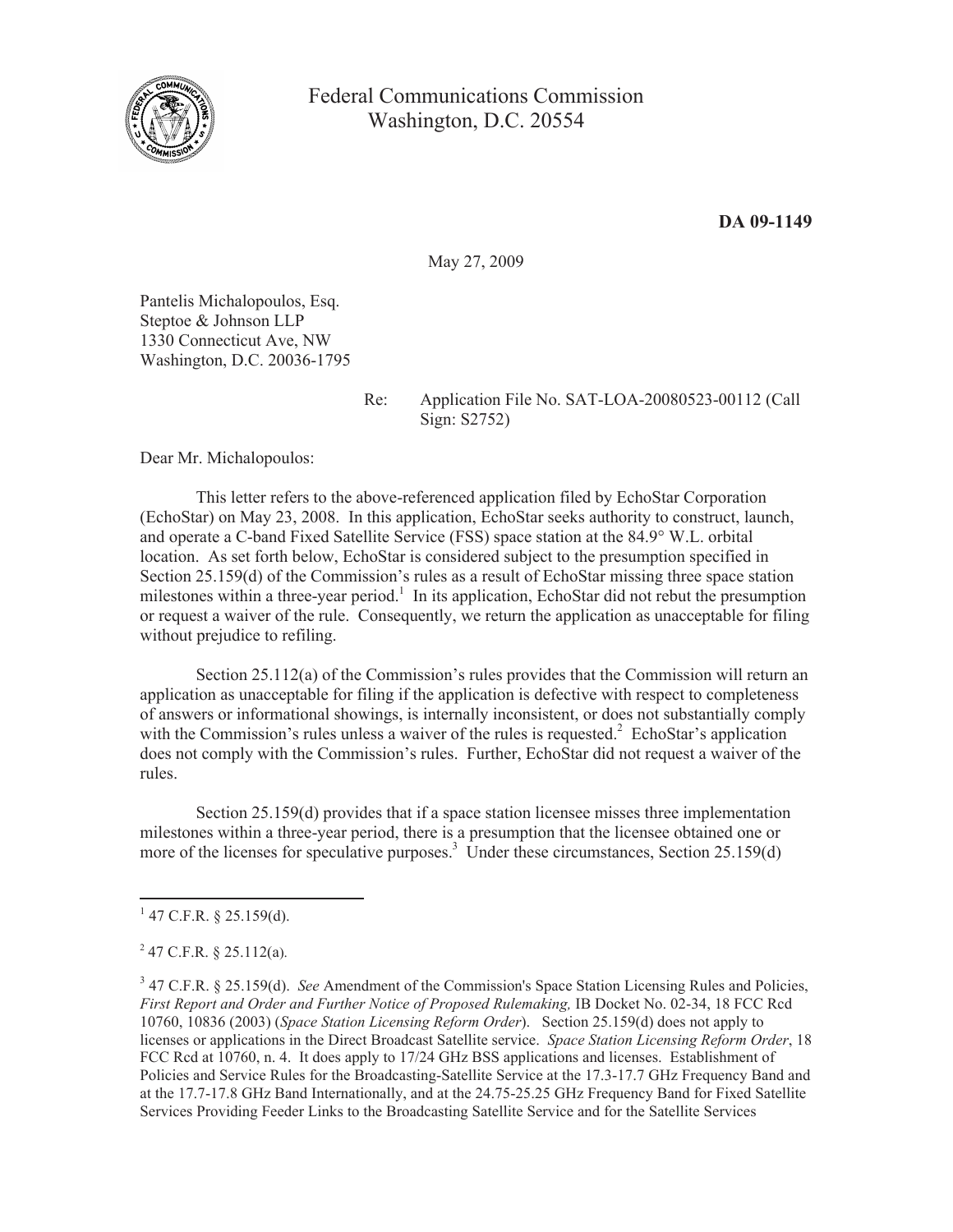imposes a limit on the number of pending applications and licensed but unlaunched satellites that an entity may have. Specifically, the rule states that "[u]nless the licensee rebuts this presumption, it will not be permitted to file another [application] in any frequency band if it has two or more satellite applications pending, or two licensed-but-unbuilt satellite systems of any kind."<sup>4</sup> This limit remains in effect until the licensee provides adequate information to demonstrate that it is very likely to construct its licensed facilities if it were allowed to file more applications.<sup>5</sup>

At the time it filed its May 23, 2008 application for a C-band satellite at the 84.9° W.L. orbital location, EchoStar had missed three space station milestones within a three-year period. First, EchoStar did not satisfy the third milestone (to begin physical construction) for its licensed Ka-band space station authorization at 117° W.L. It instead surrendered this authorization on the December 8, 2006 milestone deadline. Further, EchoStar did not satisfy the third milestones for either its licensed Ku-band satellite at 109° W.L. or its licensed Ku/Ka-band satellite at 121°W.L. Rather, EchoStar surrendered both of these licenses on the October 1, 2007 milestone deadline. These three license surrenders triggered the presumption in Section 25.159(d) that EchoStar obtained one or more of the licenses for speculative purposes.<sup>6</sup>

In addition, when it filed the May 23, 2008 application, EchoStar had five pending Broadcasting-Satellite Service (BSS) applications and one authorized but unlaunched FSS satellite.<sup>7</sup> Because EchoStar had more than two pending applications or two licensed but unlaunched satellites, Section 25.159(d) prohibited EchoStar from filing additional applications until it rebutted the presumption or justified a waiver of the rule. EchoStar's May 23, 2008 application did not rebut the presumption or request a waiver.

Operating Bi-directionally in the 17.3-17.8 GHz Frequency Band, *Report and Order and Further Notice of Proposed Rulemaking,* FCC 07-76, 22 FCC Rcd 8842, 8849 (2007).

 $4$  47 C.F.R. § 25.159(d).

<sup>5</sup> *Id*. In adopting this rule, the Commission stated that a licensee that has a pattern of obtaining licenses and then surrendering them before a milestone deadline is subject to the presumption in the rule. *Space Station Licensing Reform Order,* 18 FCC Rcd at 10836, n. 463.

<sup>6</sup> In addition, on March 9, 2009, EchoStar surrendered a license for a Ka-band satellite at the 97° W.L. orbital location. EchoStar surrendered this authorization one day after the milestone deadline for launching the satellite.

7 *See* SAT-MOD-20070323-00055 (current authorization for unlaunched FSS space station at 112.85° W.L., Call Sign S2636). *See also* then-pending BSS applications: File Nos. SAT-LOA-20020328-00050, SAT-AMD-20080114-00018, and SAT-AMD-20080213-00044 (for Call Sign S2440); SAT-LOA-20020328-00051 and SAT-AMD-20080114-00019 (for Call Sign S2441); SAT-LOA-20020328-00052, SAT-AMD-20080114-00020, and SAT-AMD-20080213-00043 (for Call Sign S2442); SAT-LOA-20070105-00001 and SAT-AMD-20080114-00021 (for Call Sign S2723); SAT-LOA-20070105-00003, SAT-AMD-20080114-00022, and SAT-AMD-20080213-00045 (for Call Sign S2725). Since May 23, 2008, the Commission has granted three of the five pending BSS applications (Call Signs S2723, S2725, and S2440). EchoStar has not yet launched any of the three newly-authorized satellites or its previouslylicensed FSS satellite, while two BSS applications remain pending. Thus, Section 25.159(d) continues to apply.